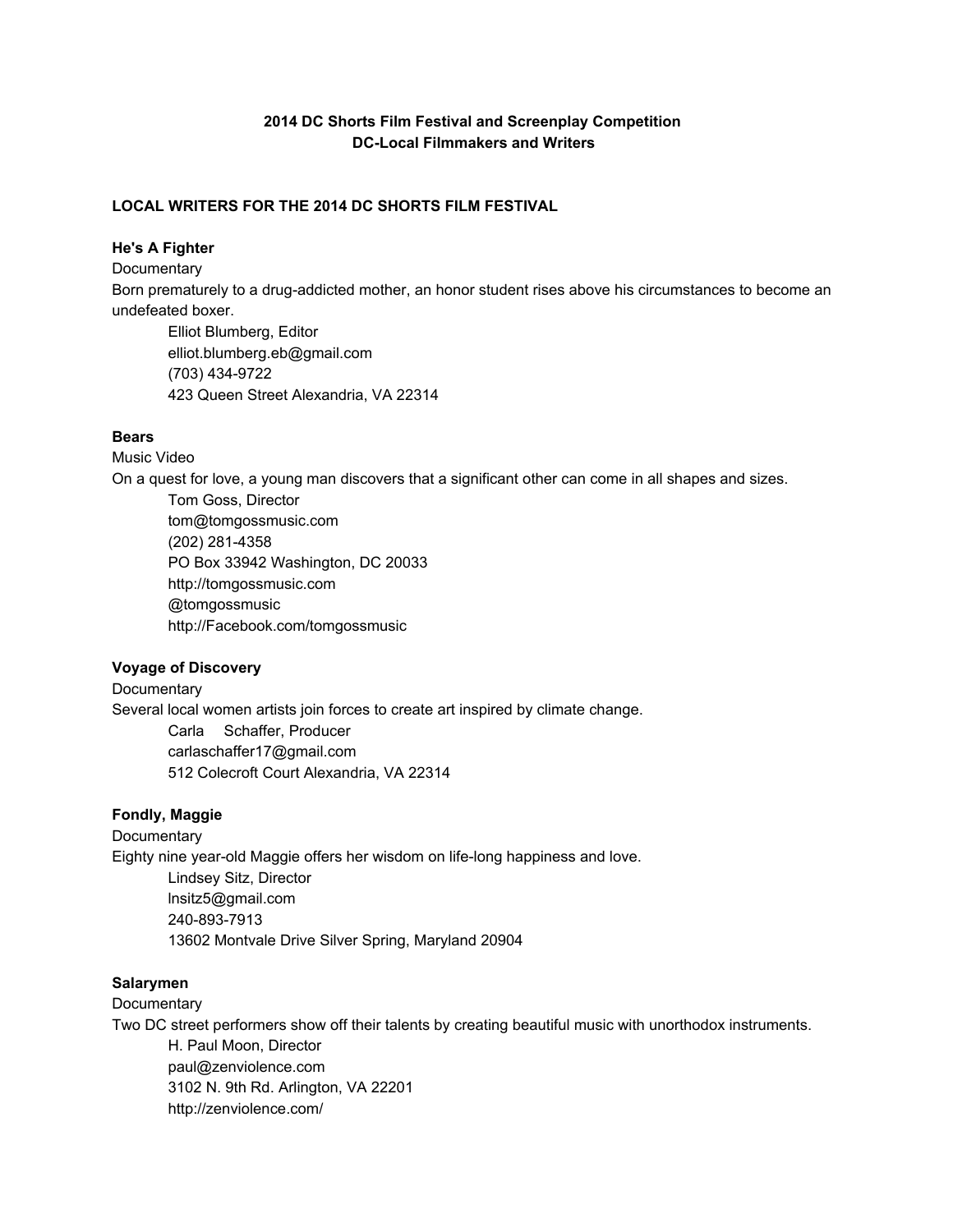@hpmoon http://facebook.com/zenviolencefilms

#### **Shadow**

**Experimental** 

Having become suddenly cognizant of her age, a former flamenco dancer tries to relive her career.

Richard Fields, Director richard.t.fields@gmail.com (301) 873-2034 14326 Driftwood Rd. Bowie, Maryland 20721

#### **Heal H Street**

**Documentary** 

An enlightening look at the effects of gentrification along H Street NE in Washington, DC.

Craig Corl, Director and Producer craigcorl@yahoo.com (202) 262-3970 654 9th Street NE Washington, DC 20002 http://www.craigcorl.com/healhstreet/index.html @craigcorl http://facebook.com/HealHStreet

## **Reborn (Renacimiento)**

Drama

Shock, grief, and confusion strike when a man comes home to find what appears to be his girlfriend's suicide.

Antonio Souto Fraguas, Director, Producer, and Writer alioth74@gmail.com (202) 802-2976 1401 17ST NW APT 801 Washington, DC 20036 http://www.aliothproductions.com/

#### **The Last American Indian On Earth**

**Documentary** 

Gregg Deal explores what it means to be Native American and his own identity through performance art. dakotafine@gmail.com (415) 987-4053

#### **Harmony**

Drama

Romance blooms when a musician attempts to meet a deaf woman in the park.

Joel Santner, Director joelsantner@yahoo.com 202-714-0057 1252 Maryland Ave, NE Apt. B Washington, DC 20002 http://www.yellowbowtieproductions.com/ @YBTProductions